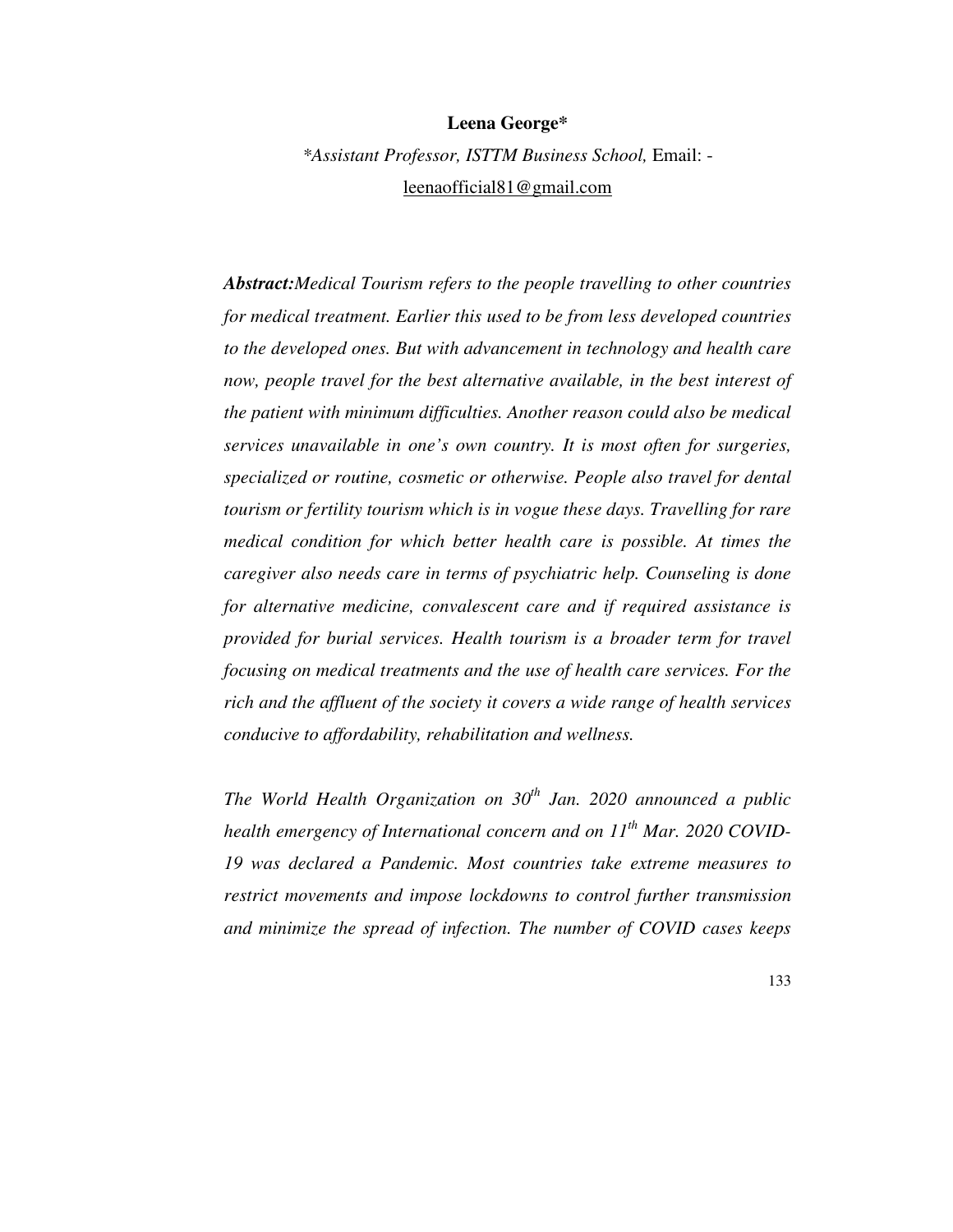*increasing and the international travel to and from India are restricted. This pandemic has affected us globally. Health, economy, industries, hotels are endangered and threatened; the impact is so deep that it is a threat to the global economy too. The effect of pandemic on medical tourism is multidimensional. It will definitely interfere with patients going to other countries on medical visa thereby impacting healthcare revenue generation to a significant level.* 

#### *Key Words: travel, health care, wellness, patient, medical tourism*

# **1. Introduction**

Medical tourism is a globally occurring phenomenon where people living in one country travel to another country to receive medical, dental and surgical care. Medical tourism is synonymously used for medical travel, health tourism and global health care. Over the last few years there has been a boom in medical tourism, both in practice and in the big wide social media. With the expansion in our global presence it is easier than before to travel to other countries for medical and wellness treatments. At times long wait for medical report results, lab test reports, differences in healthcare regulations and the possibility of quality care elsewhere are the key influencers of travelling for treatment. Cost effectiveness of procedures, advanced technology and better-quality care provided by health institutions are the main factors that drive medical tourism. Economic benefits for the host countries are huge and many countries of the world are trying to attract medical tourists.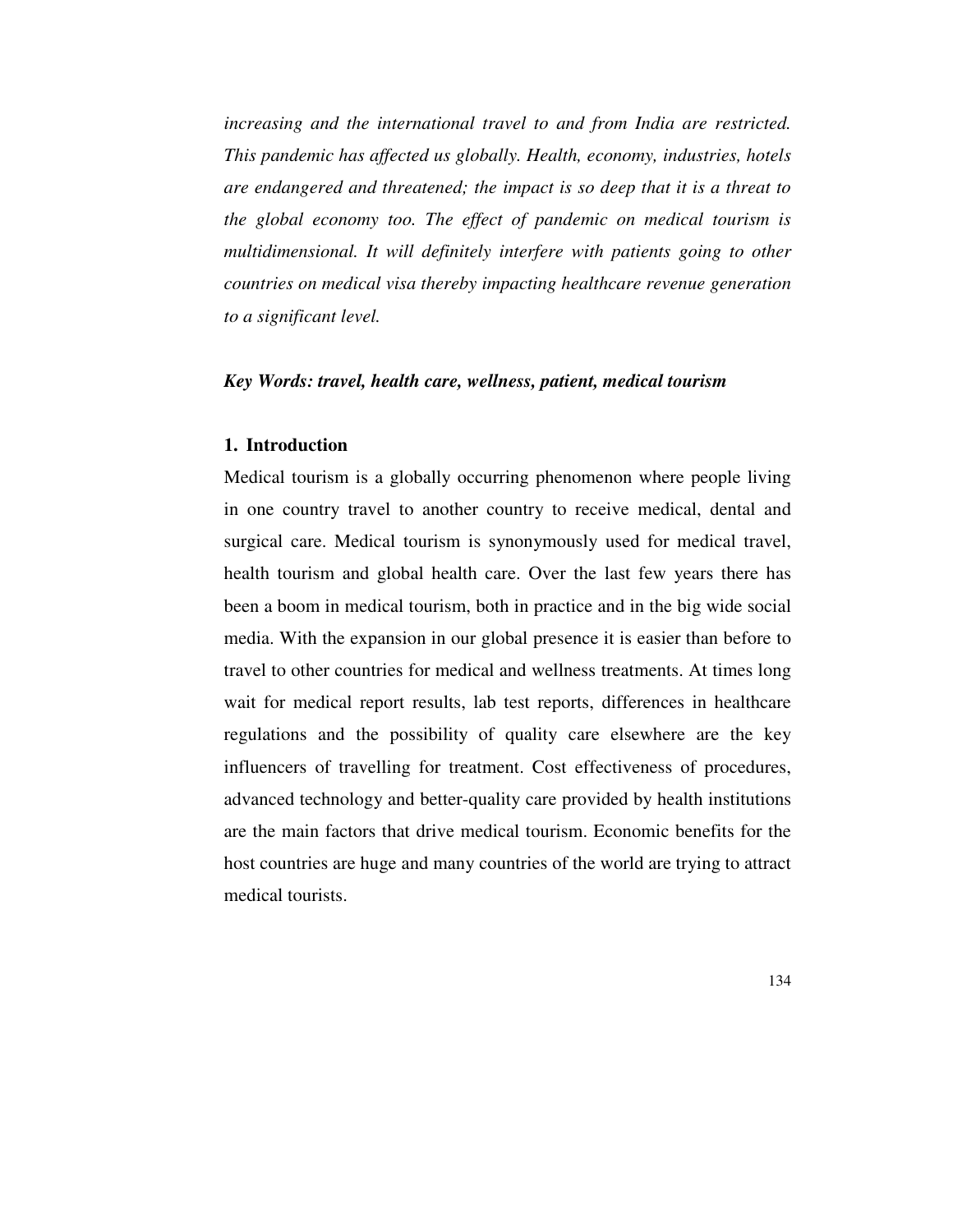### **2. Need and Importance of the Study**

It is important for countries worldwide to have the best of healthcare facilities to increase the life span and to control the mortality rates. And to reduce its mortality rate each country tries its best to provide the best of healthcare amenities and encourages research and development studies in medicine. Talented, efficient and skilled medical expertise is always in demand and need of the hour. This is utilized at its best when medical tourists arrive, get treated, cured and enjoys life again with better health as before.

Medical tourism is a unique concept in travel and tourism industry. It plays an important role in tourism sector. It helps in development of the economy and in the standard of living. It creates more healthcare jobs and facilities. It gives access to latest technology in the medical sector. It improves the quality of life of everyone involved. It increases better global health care standards. There is better knowledge exchange thereby generating foreign revenue.

In the current times global transportation has decreased drastically and therefore absolutely no possibility of patients travelling to other countries for their needed health care, but later on as the world will begin to function and pick its speed, things are not going to be the same. Few countries will develop their health care facilities so good that their patients need not go to better countries for surgeries. Depending upon how affected any particular country is, patients may not choose that nation as an option for medical tourism. Some countries may not issue visas for particular countries depending on the risk involved in International travel to that particular country. The world is going through an economic crisis and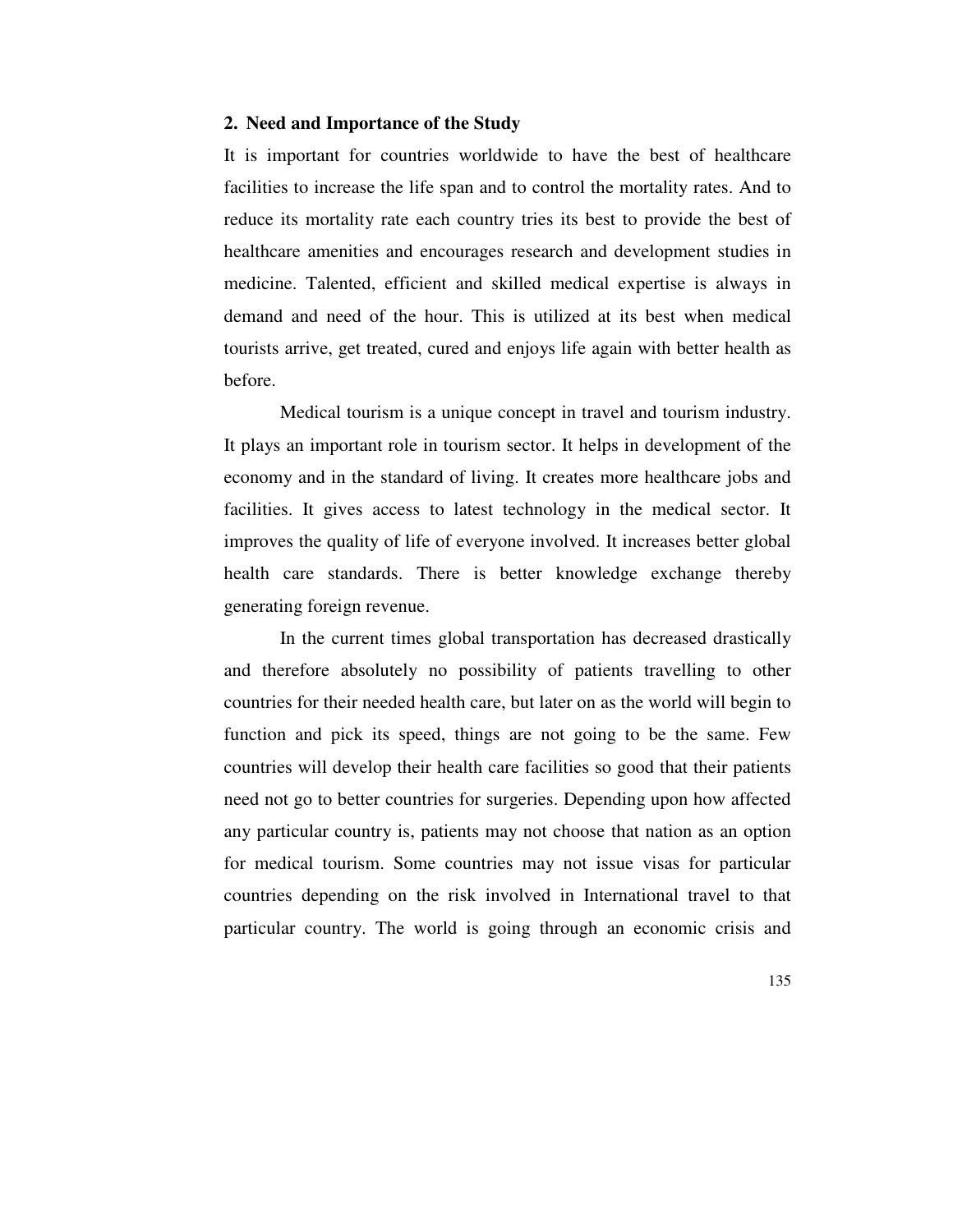patients may have to give it a second thought if they can bear the cost of medical tourism at the moment.

## **3. Objectives of the Study**

- 1) To understand reasons for medical tourism
- 2) To understand why patients, travel abroad for better health care
- 3) To understand and know various medical travel destinations and its specialization

### **4. Methodology of the Study**

The data collected for the study is mainly from secondary sources. Some sources are as under:-

- Reports from medical travel destination hospitals website
- Relevant journals, manuals, books etc.
- Websites of medical tourism

## **5. Scope of the Study**

This study is purely based on secondary data. i.e. the data which is already available on various research studies conducted on medical tourism. Further, the study is confined to understanding the concept of medical tourism, its destinations and the results of medical tourism.

## **6. Review of Literature**

There are nearly 50 countries globally which have declared medical tourism as a national industry (Lunt and Carrera, 2010). Since different countries follow different types of accreditation and quality standards there are several risks and ethical factors that make medical tourism controversial. Some destinations may become dangerous for medical tourists to travel. It helps to establish peace and better understanding between developing countries, because tourism is the way for different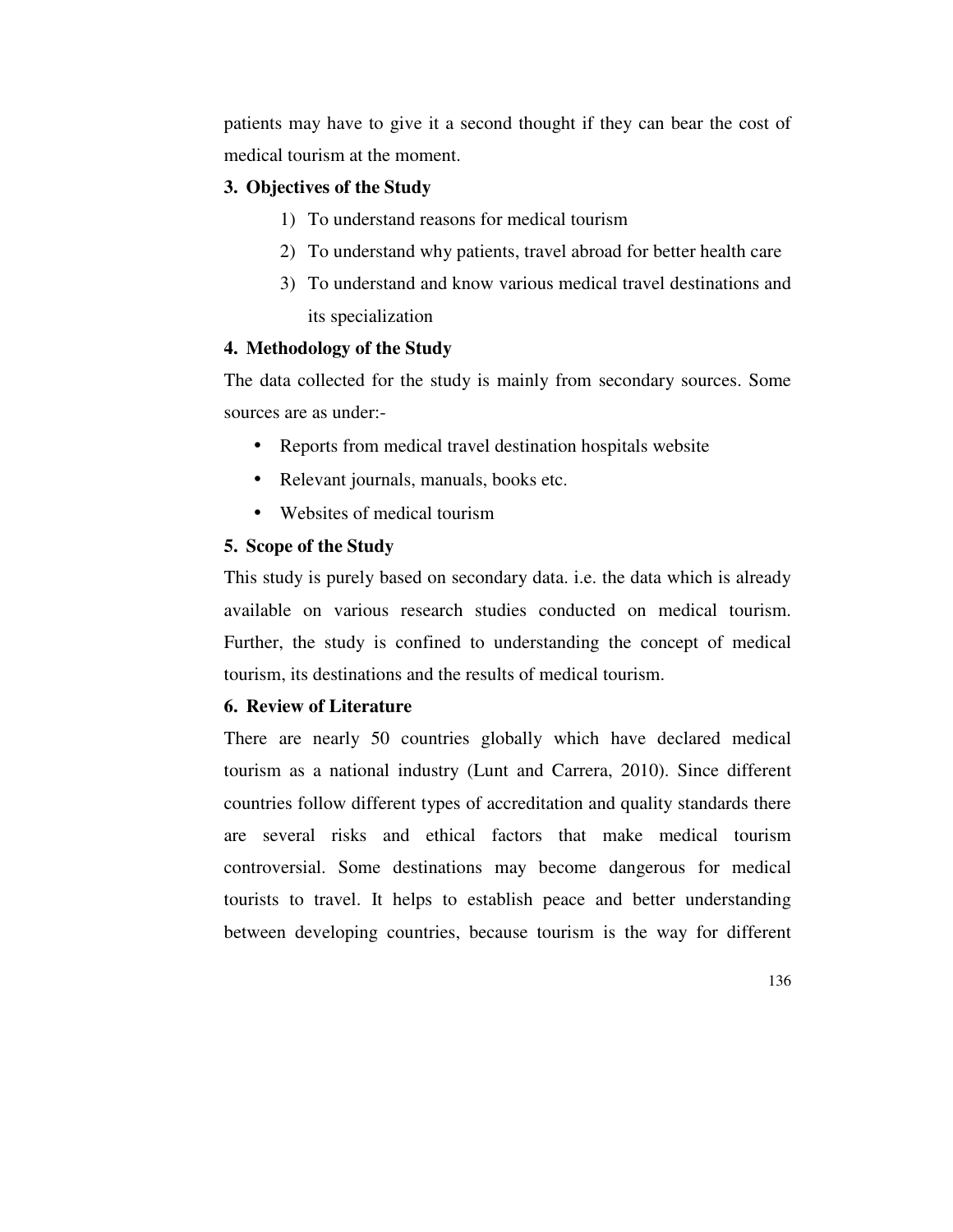countries to communicate with each other. Presently, numbers of student volunteers, research and health professionals' trainees from developed countries are working in under developed countries as they are expecting huge boom of work from these countries. The routine procedure is as follows:

The person who wants to undergo medical treatment abroad contacts a medical tourism service provider. Then the healthcare provider asks for patient details such as medical report, nature of ailment, medical history, diagnosis, local doctors opinionated may request some more information. After reviewing all the reports, certified medical doctors or consultants then advise them on the course of treatment. Then depending on patient's financial ability, a choice of hospital destinations, duration of stay etc. are discussed. Then the patient signs a consent bond and obtains recommendation letter for medical visa which is obtained from the concerned embassy. After completing all the formalities, the patient travels to destination country. The medical tourism service provider delegates a service executive. They look after all the needs of the patient right from accommodation, treatment to post-operative care. After the treatment is through, the patient can stay back at the tourist destination for post care treatment or can return home and fall back in routine life (Albuquerque and Prasad, n.d).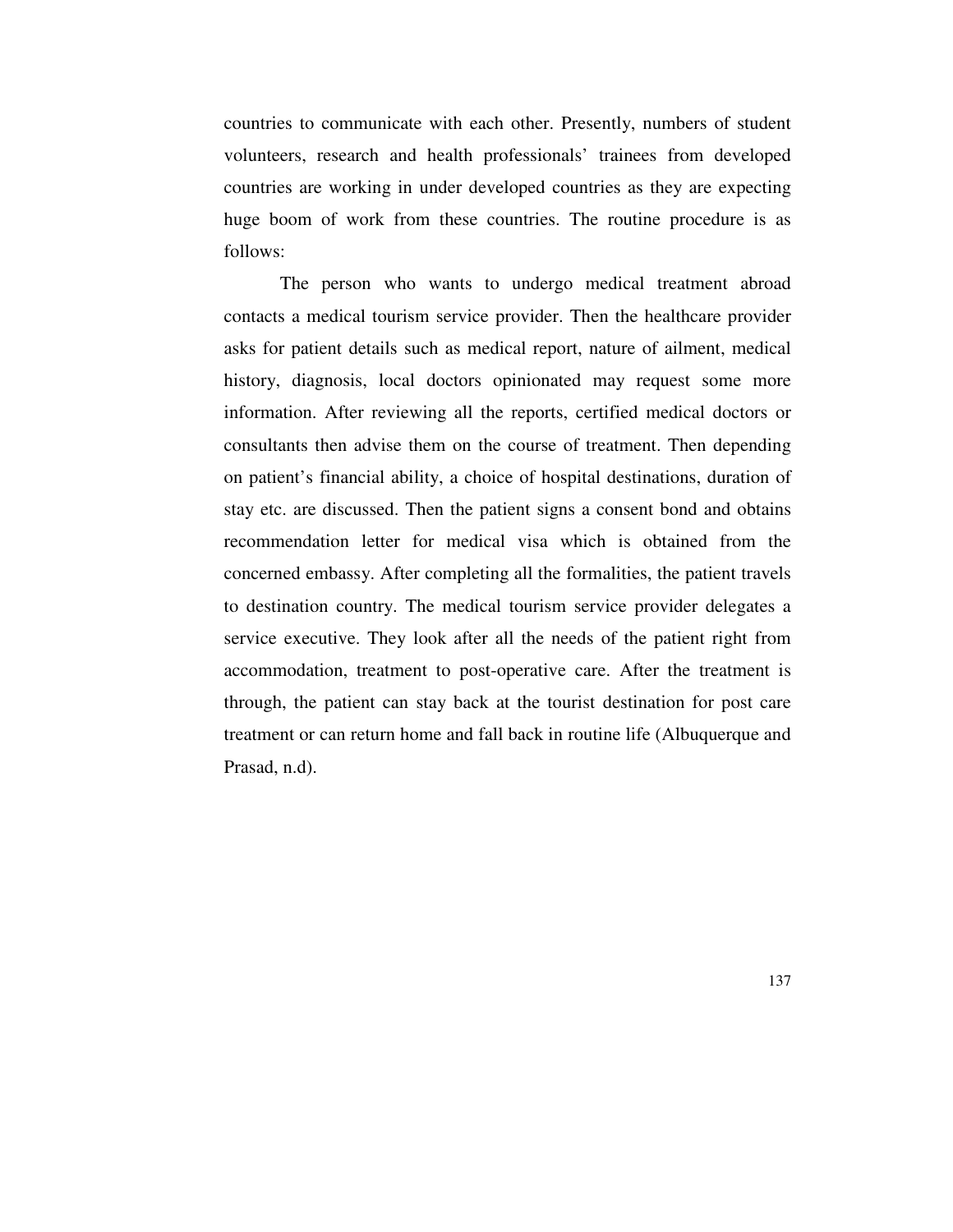## **7. Current Medical Tourism Scenario**

#### *Key motivators:*

Influencers are plenty when it comes to deciding whether or not to travel abroad for medical care. Canadian residents travel abroad for a shorter waiting time. Health care abroad could be cost saving and quality care for procedures that may not be available in one's home country. Differences in healthcare regulations of a country, i.e. one can receive drug and treatment options unavailable at home. For e.g. Mexico used to offer experimental treatment unavailable then in Canada. The level of anonymity one wants for treatment is possible. One can relax and recover, complete with the opportunity to enjoy luxurious accommodations and to bring friends and family for the trip (An Introduction to Medical Tourism, 2017).

# *Where do medical tourists go:*

- When choosing a country for a medical procedure, number of factors determine where the patient will ultimately go(Lee and Kim, 2015):
- Geographical proximity, less travel time, ease and less barriers in reaching destination. Patients are not willing to travel long distance and going through complicated visa procedures.
- Cultural closeness in language, religion, cuisines, customs and practices. Often it is the friends or an acquaintance or diaspora population who guides in deciding.
- Destination infrastructure, reputation and treatment level influence patient's perception of a particular treatment facility.
- Apart from treatment costs, travel, accommodations and insurance expenses are also a deciding factor.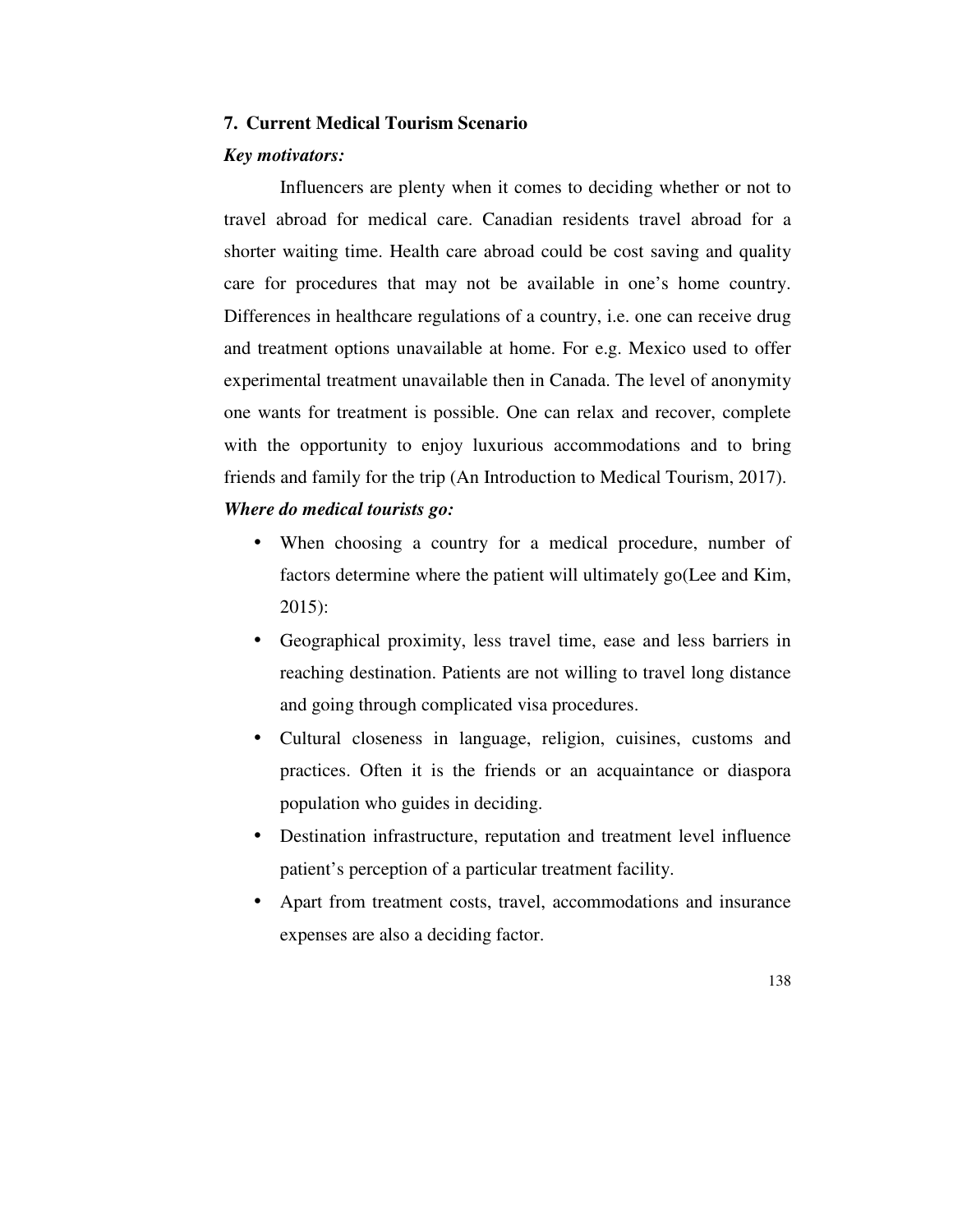## *Main procedures:*

The most sought-after procedures for going abroad are (An Introduction to Medical Tourism,2017):

- Orthopedic surgery (knee and hip replacement)
- Dental implantation and its related surgeries
- Cardiology
- Cosmetic surgery
- Experimental and holistic/wellness treatments
- Retreats, yoga, detox, physiotherapy and its variations as sports medicine.

# *Revenue in terms of foreign exchange for the host country:*

The economic impact of influx of medical tourists from high income countries seeking treatment in less developed nations. Medical tourists tend to stay a little longer, generally travel with larger groups and spend more per capita income, thereby causing rippling effects in the entire economy. Medical tourism brings in higher quality of jobs such as efficient doctors, nurses, anesthesiologists and other related para medical staff. These positions require the best of education and training and hence they are highly paid. This contributes to the economic growth of the country. Those countries do well in medical tourism whose central government actively supports and welcome it (Ibid.).

### *Future of medical tourism:*

It is expected that the number of patients travelling abroad for healthcare and its allied services will rise multiple times in the coming years. Indian government had predicted a growth of \$144 billion USD just from medical tourism between 2016 and 2020 (Ibid.). These numbers were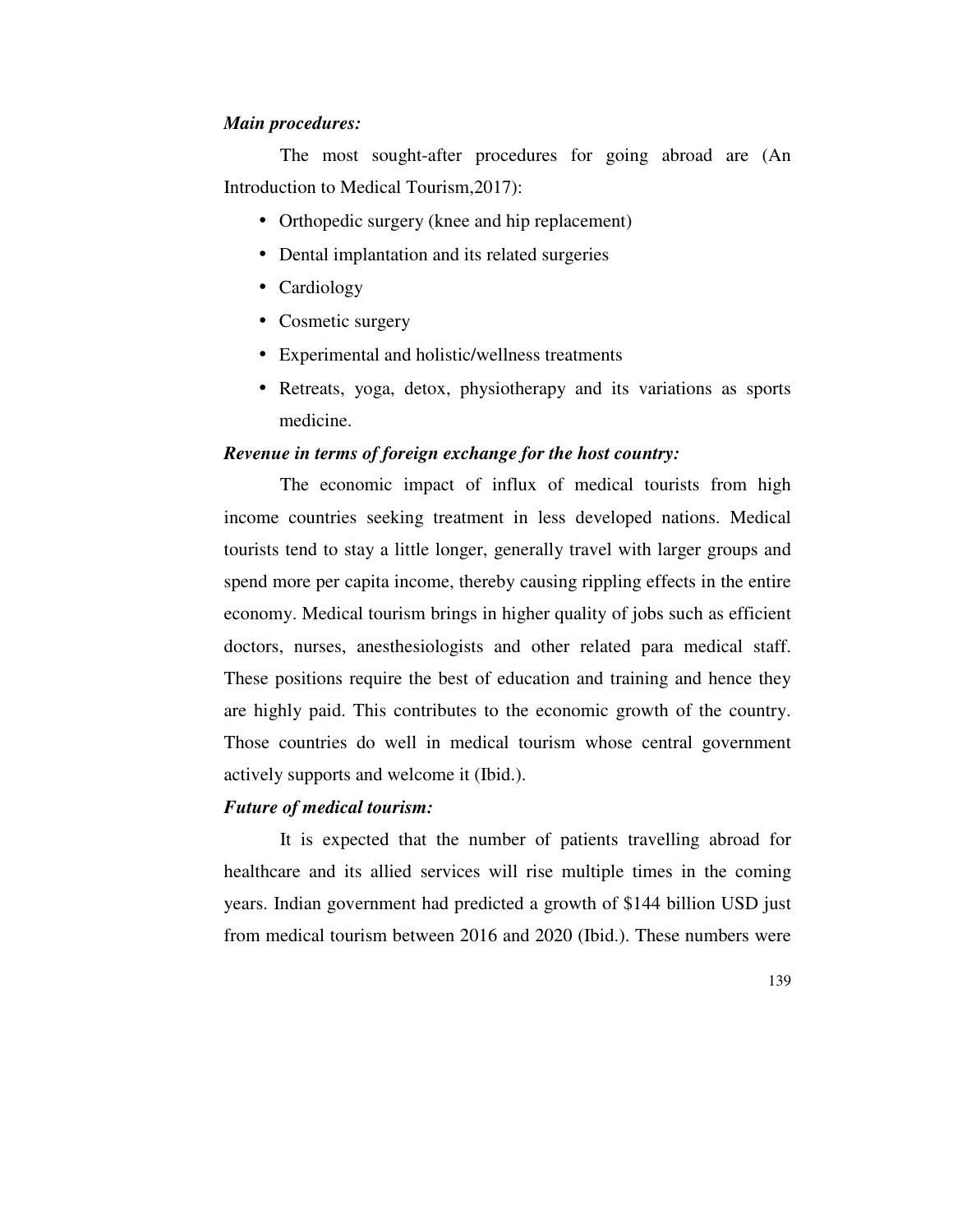expected to increase as countries search for alternatives to the healthcare provided at home.

# **8. Medical Tourism Destinations of the world**

As the treatment and service charges of healthcare is increasing in US, residents continue to search for destinations outside the country for affordable and quality healthcare services. Statistics reveal that medical tourism is increasing at the rate of 25% every year and the competition for health tourists between countries become fiercer (VISA and Oxford Economics, 2014). Medical procedures from cosmetic surgery, dental work, orthopedic surgery can now be provided at quality and affordable rates in many countries. Some popular destinations are:

*Brazil:* According to WHO reports, Brazil is the best service provider in healthcare in Latin America. It has 43 hospitals accredited by JCI having world renowned surgeons. Brazil is known for cosmetic and plastic surgery, is the 3rd most visited country, after China and USA. Brazil offers high quality cosmetic and plastic surgical services at affordable rates, attracting more and more health travelers to the country. Florianopolis and Sao Paulo in Brazil are best known for cutting-edge medical technology, medical advances, and innovation (Stephano, 2018).

**Malaysia**:It has won the number one spot in the International Medical Travel Journal's award for "Health and Medical Tourism Destination of the year" in 2015 and also in 2016. Malaysia ranks among the best providers of healthcare in all of South-East Asia. Health travelers to Malaysia save 65%-80% cost compared to those in US (Stephano, 2018). Malaysia offers excellent patient comfort with 5-star rooms that look more like hotel suites than hospital rooms. In Prince Court Medical Centre, there are indoor pools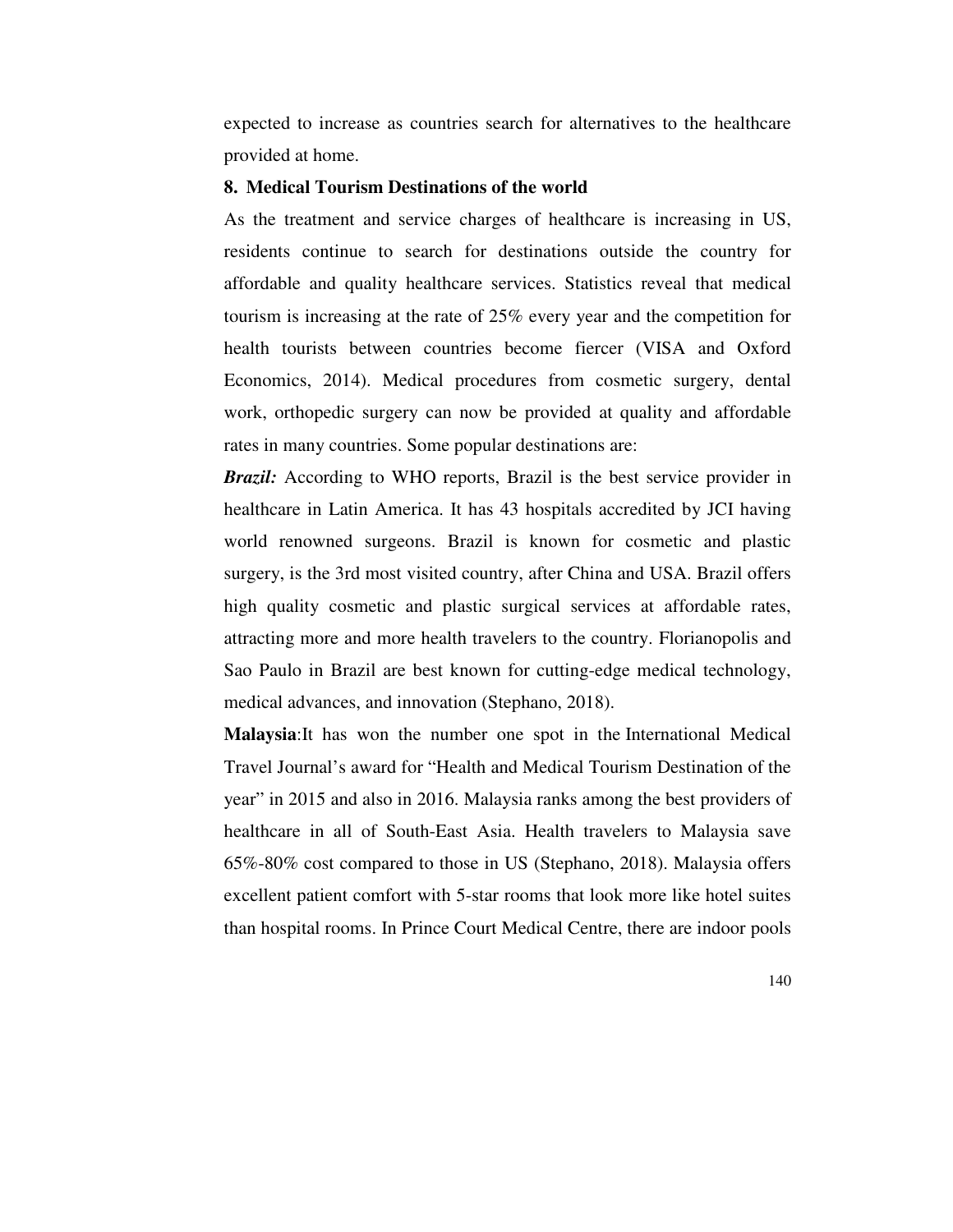for hydrotherapy. Both Penang international airport and Kuala Lumpur airport has the Malaysia Healthcare Travel Council (MHTC) providing lounge and concierge services to medical tourists to ensure their comfort from the very minute they arrive in Malaysia.

*Thailand:* It is well known for its unique hospitality and exotic beaches. Having the highest number of internationally accredited hospitals in South-East Asia, it draws a good number of medical travelers each year. It is most reputed for advanced dental work as well as cosmetic and dermatological procedures. Bumrungrad International Hospital in Bangkok, accredited by Global Health Accreditation for medical services, is one of the best hospitals in Thailand, providing advanced healthcare services to over 400,000 medical tourists annually. The rich culture and beauty of Thailand also offers patients private recovery gardens, Thai massage and other forms of relaxation therapies Thailand is known for. Medical services in Thailand saves a patient 50% to 75% on medical expenses they would have incurred for similar services in the US (Ibid.).

*Turkey:*Another popular destination in the medical tourism market. It boasts of zero waiting times, affordable and quality healthcare delivery. Turkey is known in the areas of transplant surgery, radiation therapy for cancer, orthopedic surgery, neurosurgery, and genomic medicine. The country's national carrier, Turkish Airlines, offers flight rates at discounted prices to medical travelers. Cost of receiving quality healthcare in Turkey is 50% to 65% lower in Turkey than in the United States (Ibid.).

*Mexico:*It is well known for its rich culture, delicious cuisine, and its good taste for art. Mexico welcomes medical travellers from all over the world. It has 98 hospitals accredited by the country's Federal Health Ministry and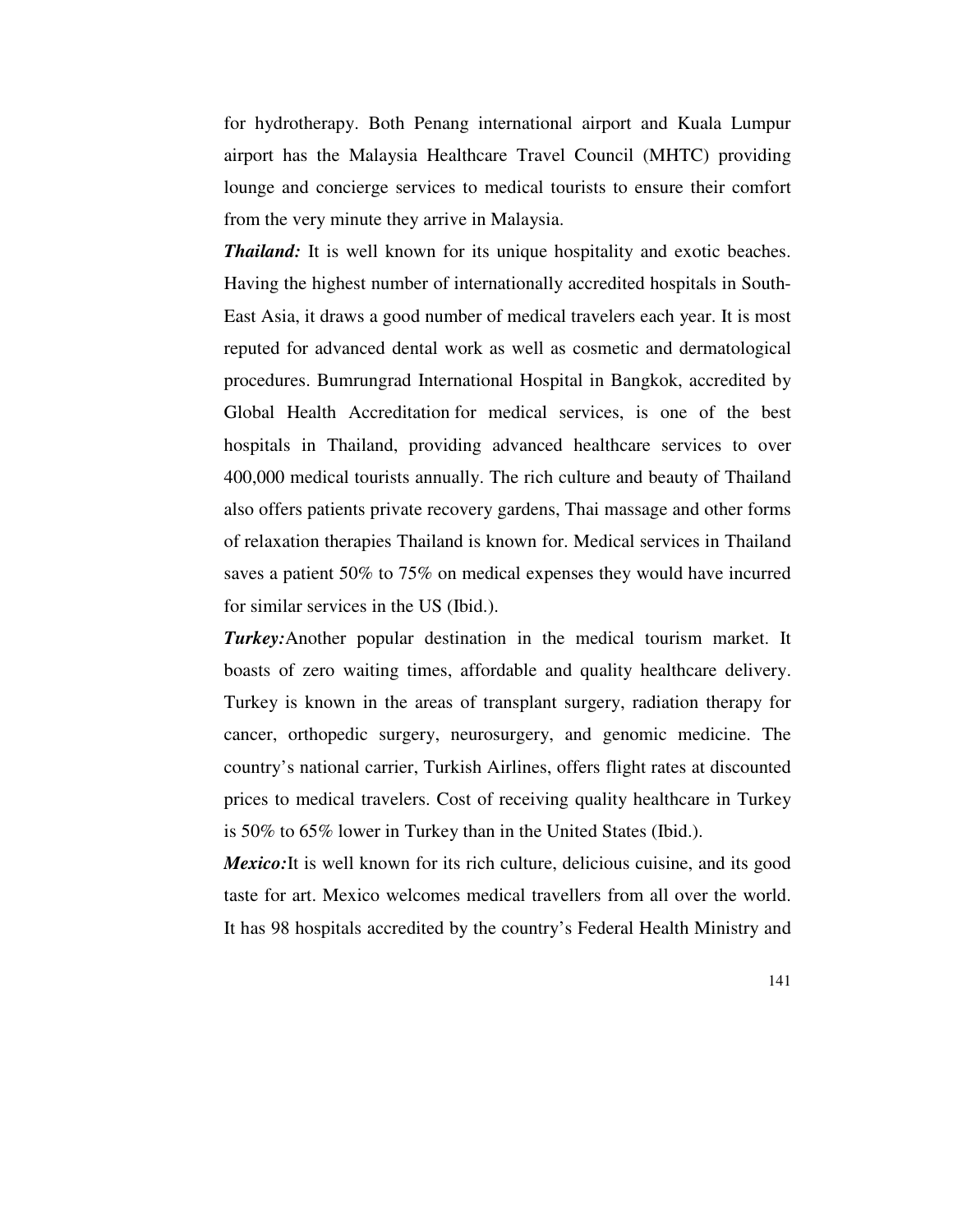7 hospitals which are JCI-accredited. Mexico is known for its advanced care in dentistry and cosmetic surgery. Medical care in Mexico saves a patient 40% to 65% compared to the cost of similar services in the US (Ibid.).

*Costa Rica:* As this country rebuilds its economy from the damage that was done by the Tropical Storm some time ago, it is fast rising as a leader in the medical tourism market. This Central American country ranks a high position in dentistry and cosmetic surgery, above Canada and US, consistently in the last few years. With the advancement in technology the country is also building a name in the fields of eye surgery, cancer therapy, and bariatric surgery. Cost of healthcare services in Costa Rica is 45% - 65% lower than in the US, saving patients a lot of money (Ibid.).

*Taiwan:* It has experienced gradual expansion in medical tourism in the last few years. With advanced treatment of cardiac diseases and orthopedic conditions in the country, Taiwan is on the way to becoming a destination hub in these medical fields. It is the first in kidney transplant in Asia. The National Taiwan University Hospital where the procedure was performed, provides affordable and high-quality treatment for medical tourists. The first ever pediatric liver transplant in Asia was performed by surgeons at the Chang Gung Memorial Hospital, where over 400 of such procedures have been done so far. One can save  $40\%$  -55% in healthcare cost in Taiwan compared to the cost of similar services in the United States (Ibid.). **South Korea:** It is one of the most tech-savvy and technologically advanced countries in the world. Here patients receive advanced healthcare services with cutting-edge technology from well-trained staff. The Wooridul Spine Hospital in Seoul is one of the best in minimally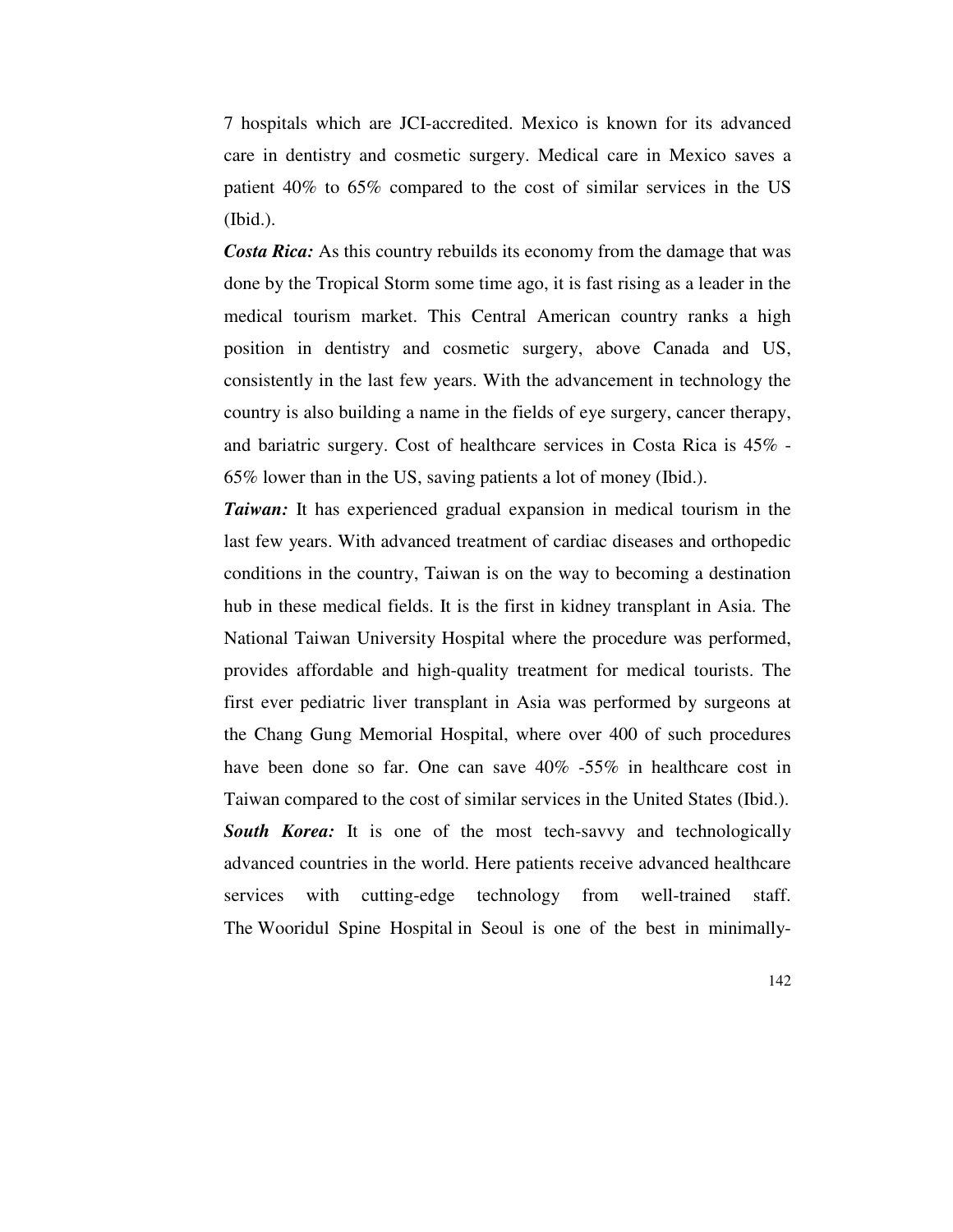invasive spinal surgery in the country, performing over 20,000 of such procedures every year. This hospital provides luxurious accommodation with spacious rooms, a personal computer, and two beds in case a travel companion comes along with the patient. Tourists are attracted to South Korea because of the insurance coverage offered to medical tourists. The insurance covers injury, stress disorders, and death of a patient which occur as a result of the procedures or treatment they receive. South Korea reduces health cost by 30% - 45% for patients, compared to cost in the United States (Ibid.).

**Singapore:** It is one of the most developed countries in the world, maintaining the top position in World Health Organization's ranking of healthcare in Asian countries. Gleneagles Hospital is one of the best hospitals in Singapore, offering excellent medical services state-of-the-art facilities and well-trained specialists. Health care in Singapore saves a patient 25% - 40% on the same services in the United States (Ibid.).

*Germany:* It is becoming a popular destination for medical travellers. Highest quality care, strict ethical standards and easy access to specialists makes it one of the best countries to visit for medical treatment. They have excellent medical equipment, a wide range of specialized medical professionals, and some of the best medical facilities in the world, which has made it one of the best tourism destinations. Germany is not the cheapest medical destination worldwide, but the cost of medical care is lower than many other industrialized nations especially the USA. (Medical Tourism in Germany, n.d.)

*United Arab Emirates (UAE):* UAE is gradually improving on its reputation as one of the best providers of health services. They have the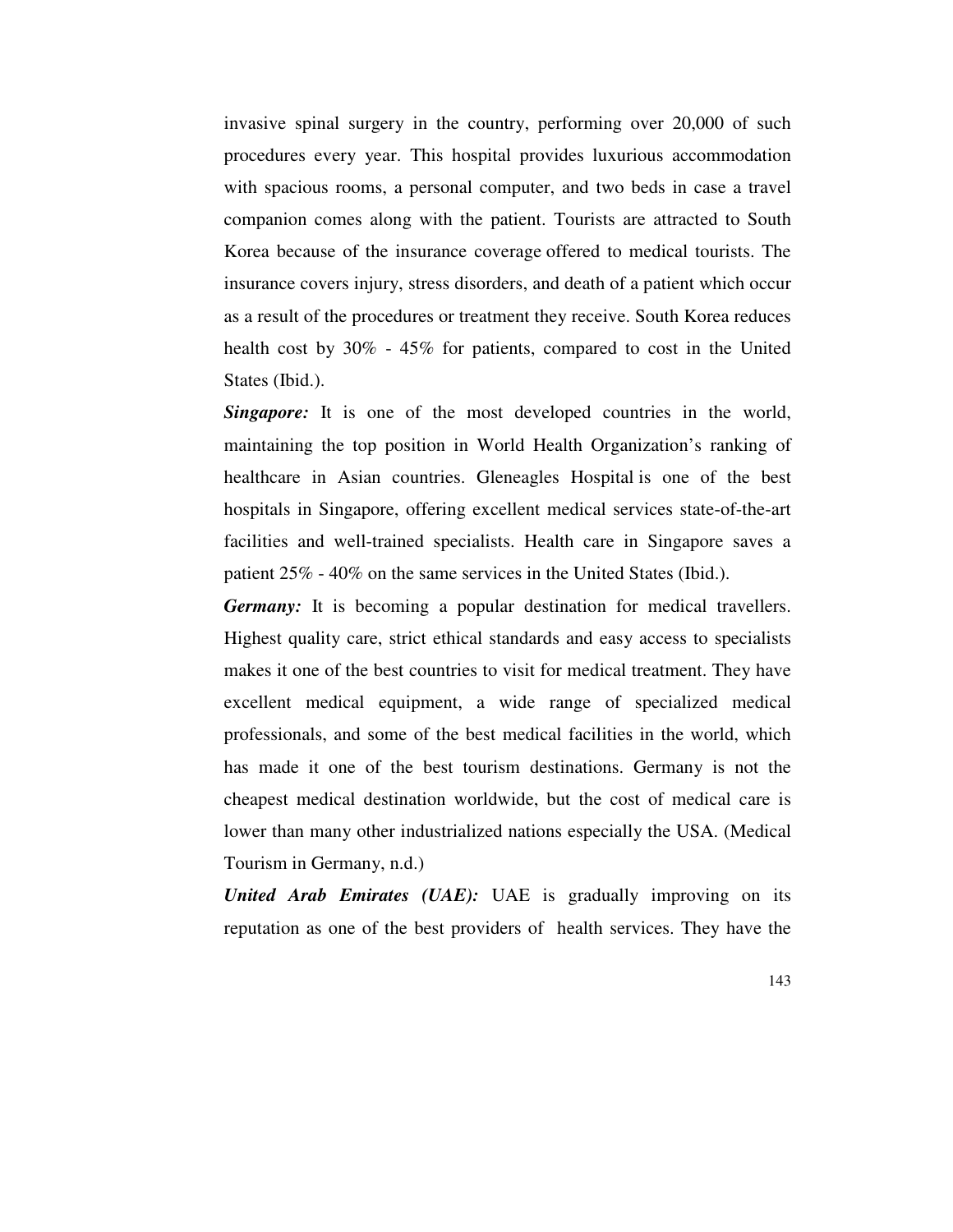best medical professionals and expert team that specializes in plastic surgery, abdominal surgery, dental care and many others. This makes the country one of the known destinations to consider when planning for a medical trip.(Stitt,2017)

As the medical tourism market becomes more competitive and countries invest more in it, these countries remain at the top while more countries spring up in the race to being key players in the industry of medical travel.

Patients seeking medical treatment abroad should not look far away from these countries, as each promises quality care and a relaxing ambiance at an affordable cost. However, patients are advised to make adequate research on the countries and hospitals they seek to visit for treatment checking for international accreditation of the hospitals, quality and standard of care provided, and the skills of the needed medical professionals.

Whichever country one prefers for medical travels, it is important to understand that destination is less important than finding the right treatment for a certain condition. There is no compromise on care just to visit a certain country.

### **9. Medical Tourism Destinations of India**

India has been known over the years as a historical medical tourism destination, visited by health travelers seeking to heal themselves through Ayurveda. Since the last 10 years India has grown to become a sought-after destination for medical tourism. Today, India is one of the top 10 medical tourism destinations in the world. Latest healthcare amenities, skilled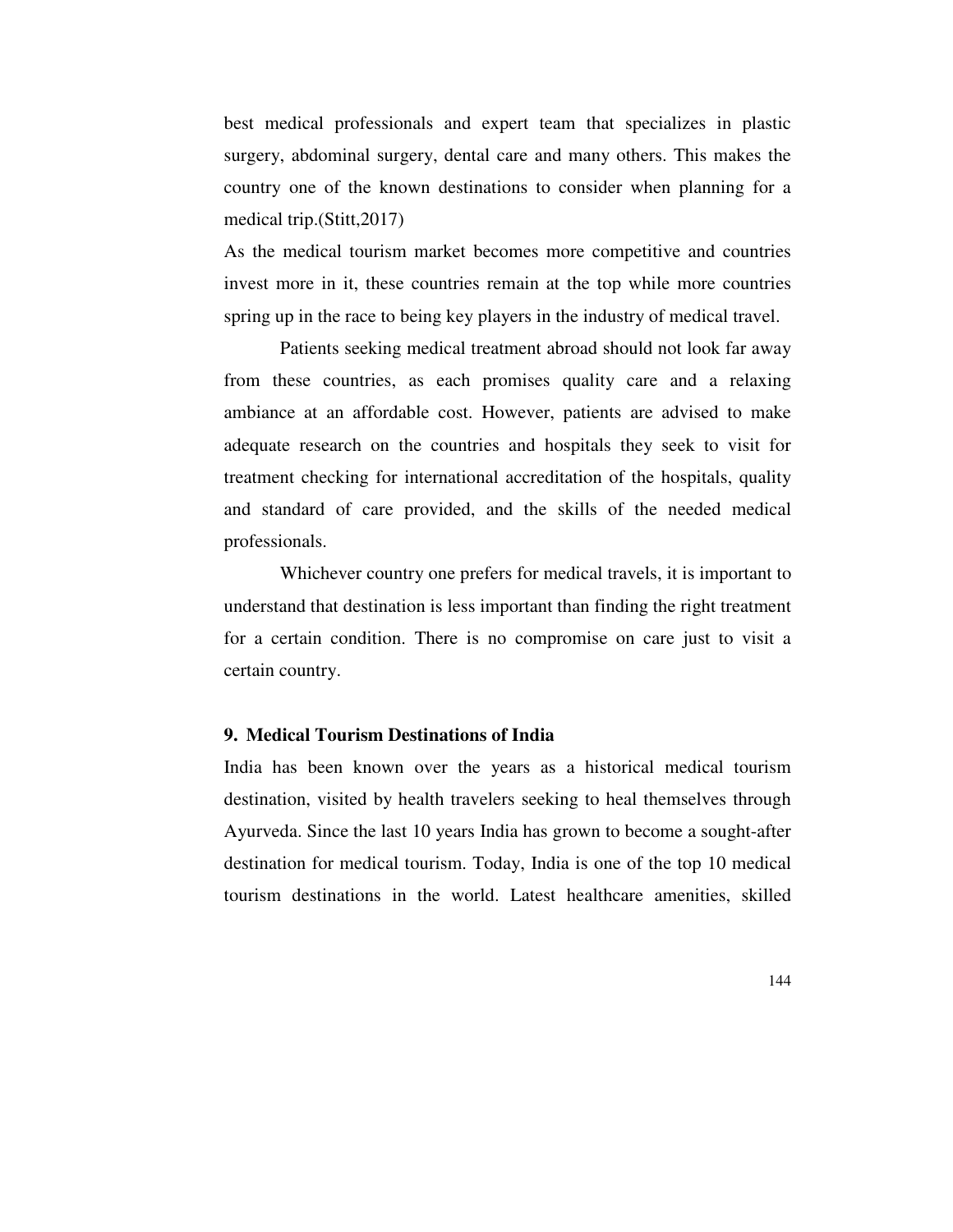doctors and reasonable cost of treatment has made India a popular hub of medical tourism attracting number of patients every year.

India's medical value travel revenue recorded \$3 billion in 2015. It received 4.95 lakh medical travelers during the year 2017 as against 4.27 lakh in 2016 and 2.34 lakh in 2015. With an estimated growth rate of around 20 per cent over the next two years, India's medical tourism industry is expected to be worth \$9 billion by the year 2020. Bangladesh and Afghanistan are the top two countries from where the maximum number of medical tourists arrived in 2017. Around 2.2 lakh tourists from Bangladesh and 56,000 from Afghanistan arrived in India for medical purpose. (Zutshi,2019)

*Chennai:* Chennai is one of the most developed urban cities. Recent survey estimates about 40% of the people choose Chennai for high quality treatment with low cost. Chennai receives about 200 foreign patients every day(Swot, 2020). In addition to heart surgery, orthopedics, and other medical procedures and treatments are given. Most popular treatments like alternative medicine, bone-marrow transplant, cardiac bypass, eye surgery and hip replacement are carried out regularly in some of the best hospitals in Chennai.

*Mumbai:* Mumbai is the fastest growing medical destination in India. There are many specialty Hospitals, Diagnostic & Research center for weight loss surgery(bariatric), cosmetic surgery, Orthopedic Surgery, Cancer treatment. Also known for the cosmetic surgery and Ayurveda treatment.

*Goa:* Goa is considered as the bestholiday destination of India. It is also a growing medical destination of India. There are multiple specialty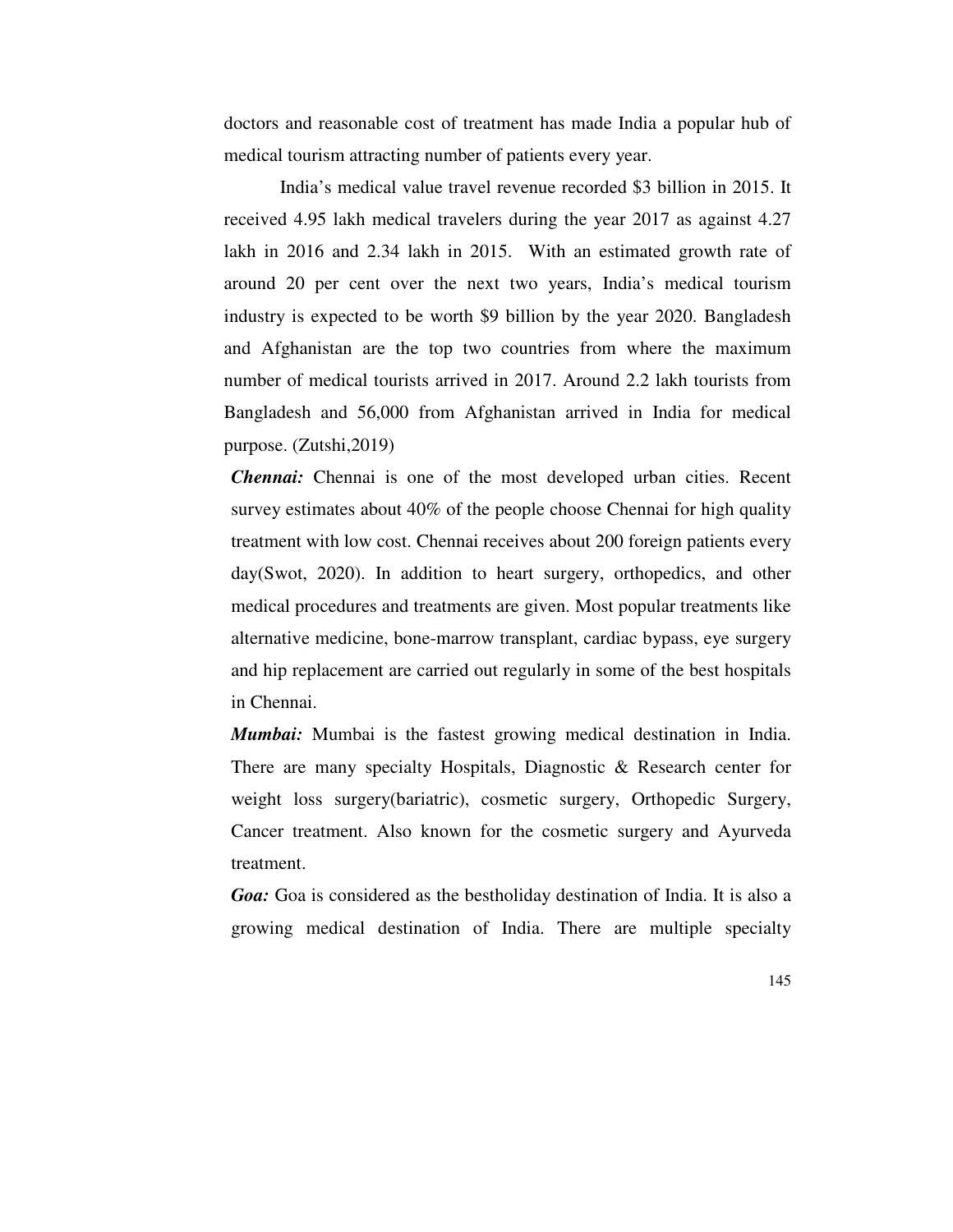hospitals that attract the international patients. It is famous for Surgery like heart bypass, hip replacement and spinal fusion.Goa Government supports all the health and wellness tourism available in the state.

*New Delhi:*India's capital Delhi has numerous award-winning and prestigious hospitals like Fortis Hospital, Dr. Ram Manohar Lohia Hospital and Indraprastha Apollo Hospitals. These and other private hospitals specialize in neurosurgery, heart surgery, eye surgery and also joint replacement and general surgeries and various other treatments.

*Bengaluru:*Some of the best hospitals in Bengaluru is known for ultramodern medical equipment, which is on par with the best available in the world. It is also famous for stomach related surgery. Withthe best doctors available performing complex surgery is less risky.

*Ahmedabad:* Ahmedabad is the fastest growing medical hub. Many NRI's prefer Ahmadabad for their medical treatment as there is numerous world class hospitals. Famous hospitals such as Civil Hospital (Asia's largest civil hospital), Sterling Hospital, Apollo Hospital, Shalby Hospital, SAL Hospital, Rajasthan Hospital amongst others are present in Ahmadabad. *Coimbatore:* Coimbatore is best known for heart surgery and ENT treatments.VGM, KMCH, PSG hospitals are famous for its high-quality treatment at a reasonable price.

*Vellore:* This city is known for many famous hospitals like Christian Medical College & Hospital and VIT University. It is also a major city for medical tourism. Vellore is known well for treatment of Cardiology and Cancer.

*Alleppey:* This city in Kerala, Alleppey is famous for Ayurvedic treatments, and treatment are given for allergy and cosmetic surgery.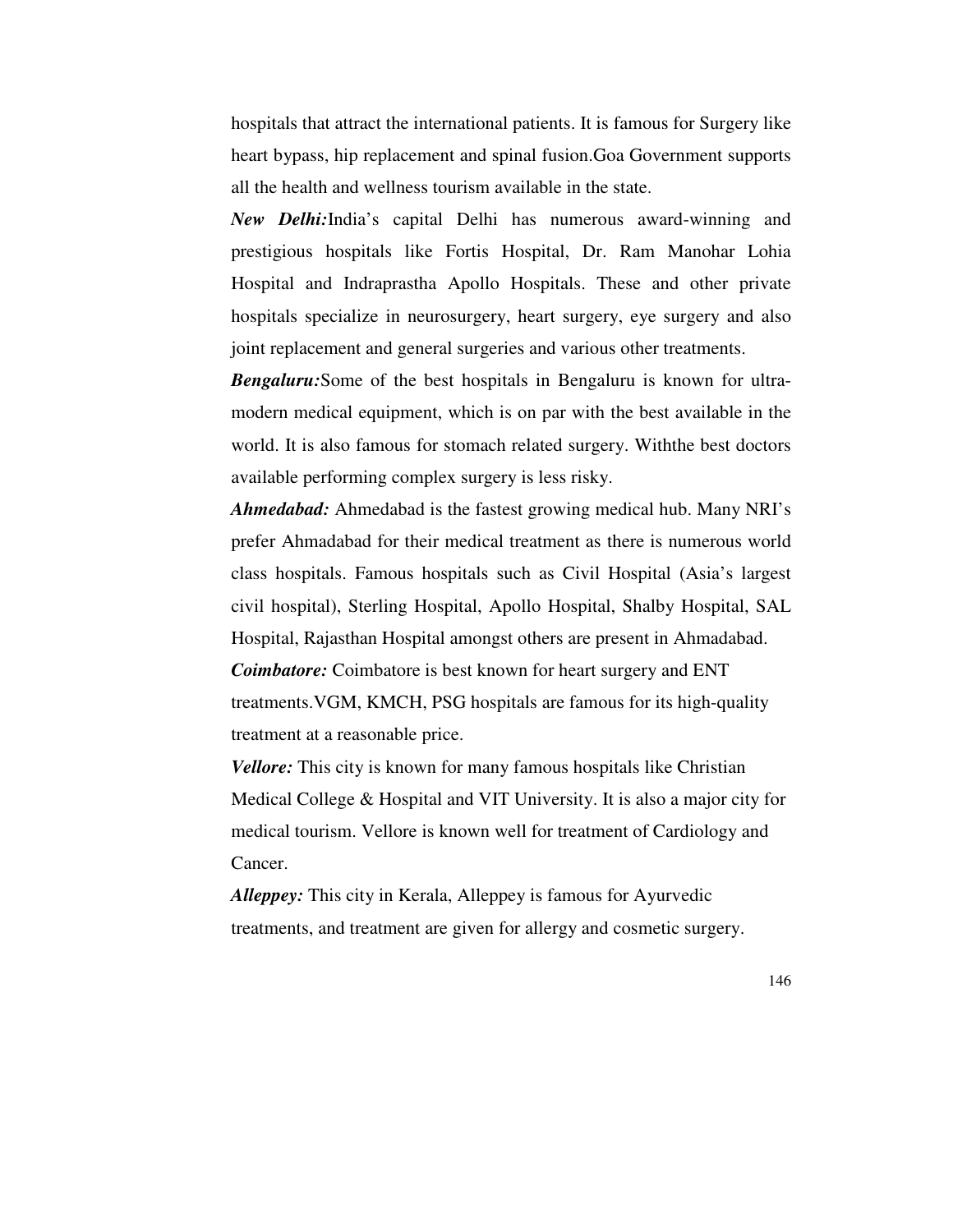Famous hospital in Alleppey are Star Hospital, K.G. Hospital Angamaly, Madonna Hospital.

*Hyderabad:* People choose this city of pearls in Telangana for medical tourism as the hospitals in Hyderabad offers best treatment at an affordable price. Treatment like plastic surgery and Reconstructive surgery are made at reasonable cost. Featured hospitals for medical treatment are Heritage Hospital, Aditya Hospital, Live life hospital, Apollo hospital, Care hospital, Yashoda hospital and KIMS hospital.

The abundant talent of health experts, travel and tourism at reasonable cost, availability of advanced technology, cost-effective treatments, tradition and trending market availability, highly facilitated and well-equipped hospitals, are the special features of India, which plays the essential role in promoting India as a global healthcare destination. In developing countries like India, the healthcare clinics are ready to lower the cost of treatments which directly influences the economic status of the country. Service quality is responsible for attracting more customers. Quality in terms of services of hospital staff including doctors, nurses towards the patient.

## **10. Medical Tourism Opportunities and Initiatives in India**

India has a rich cultural heritage. It's diversities of culture and exotic destinations is an attraction to international travelers. Medical travel offers a combination of pleasure, luxury and quality healthcare for medical patients coming to India for health care options.

Realizing this vast potential that the medical tourism market offers, it is now one of the priority areas of facilitation by the government. The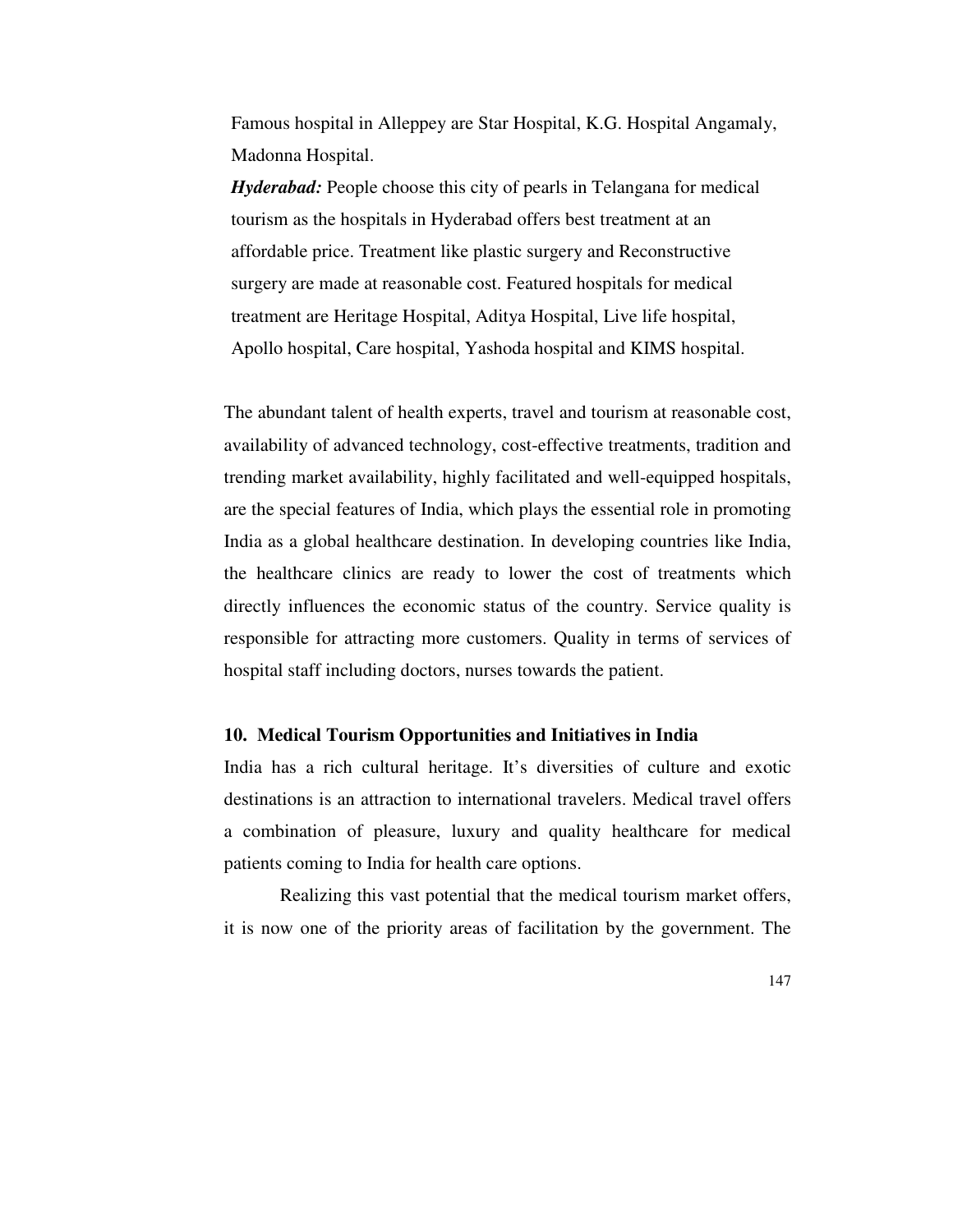vision and intention of the Central Government to promote and develop India as a medical tourism destination can be understood from the fact that, now four ministries i.e. Ministry of Health & Family Welfare, Ministry of Tourism, Ministry of Commerce and Ministry of AYUSH along with SEPC and NABH are actively involved (Zutshi, 2019).

The Ministry of Tourism has also established a National Medical and Wellness Tourism Promotion Board to look into issues such as regulatory affairs, accreditation and marketing. The industry has also taken multiple initiatives for marketing and promoting Indian healthcare in key overseas markets and India at international platforms such as WTM London, ITB Berlin, FITUR Madrid and ATM, Dubai. Yoga, Ayurveda and Wellness are also finding prominence in print, electronic, online and outdoor media under the *Incredible India* campaign.

## **11. Suggestions**

Medical tourism is considered as a prominent pillar in the growth of health care industry because of the revenue it generates. Its growth in the last decade has definitely influenced overall growth of health care sector. Due to multidimensional impact of COVID-19 in the form of health crisis, falling economy, cessation of international travel followed by restricted international travel with due risk of infection, medical tourism industries globally are going to suffer for a substantial time to come.

Like any other industry, this sector will also take time to recover. Small steps towards revival are very important for this sector to stay alive. It is important that the government brings in standardization into health care system exclusively for medical tourism for the reliability and trust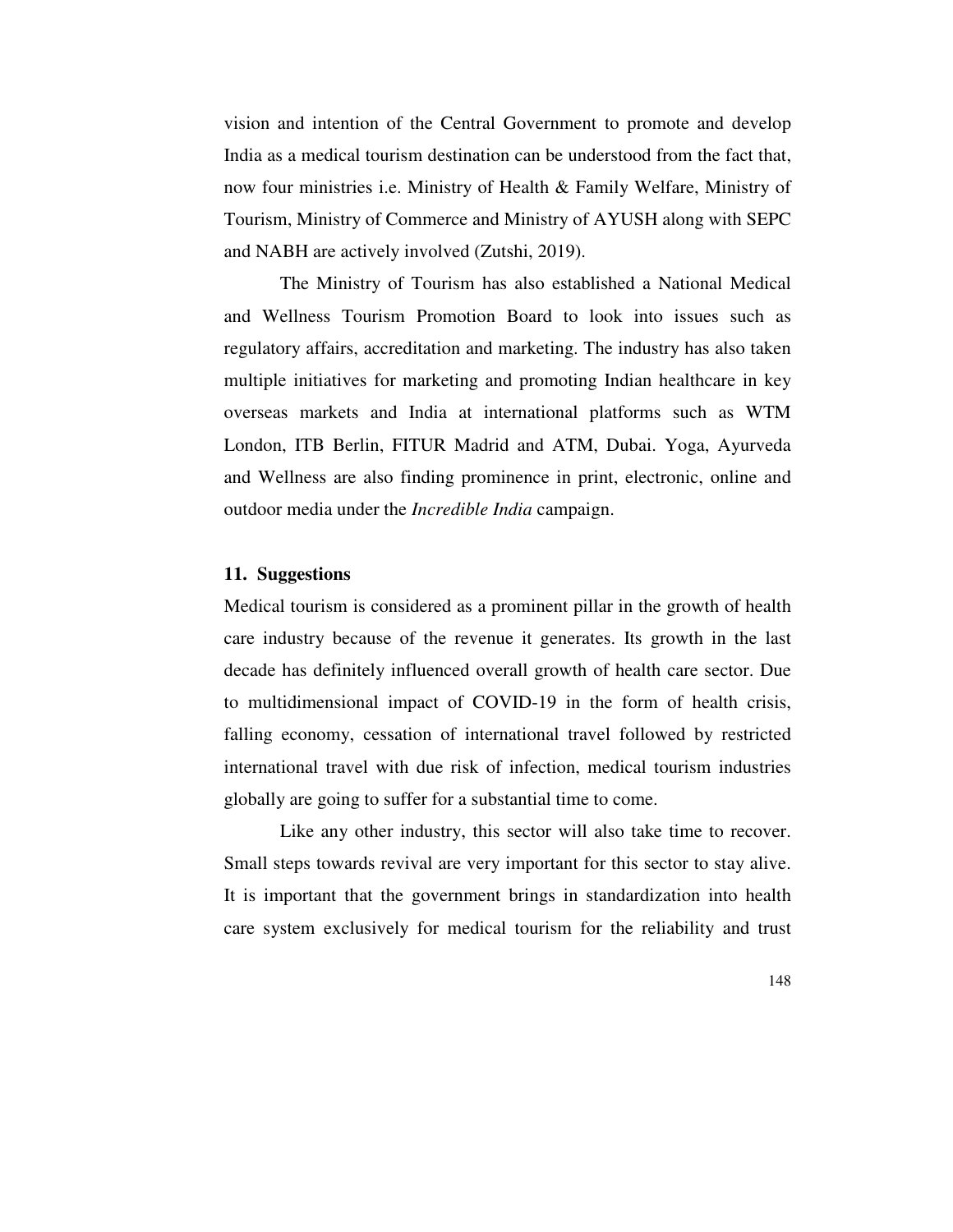among international patients. Considering the fall in global economy a revised treatment charge planning is also advised.

India deserves a larger share of the medical value in travel opportunity. For making India a destination of choice for medical tourism for countries beyond South Asia and the Middle East, medical value travel stakeholders in India need to consolidate their efforts, design strategy to utilize the available opportunity and address certain key issues.

Some such issues and strategies, for consideration of the Government, industry and other stakeholders are: India stands low in its regulatory regime compared to its competitors. The current regulatory regime needs to focus on some critical aspects like timely issuance of medical visa and registration of medical facilitators; the high cost of medical visa in India can discourage medical travelers from coming to the country. The present structure of medical visa fee needs to be revisited and rationalized; the more accredited hospitals a country has, the better its positioning in the global medical tourism arena. India must therefore aim to get more JCI and NABH accredited hospitals in the near future.

## **12. Conclusions**

COVID-19 is a challenge to mankind in all possible ways. It has bought nations, economy and industries into a standstill for some time. Almost all nations are going through lockdown and cessation of international travel. Though basic activities and industries may resume working, the impact is going to last for a long time. Medical tourism is going to face a definite lag in its estimated growth due to the impact of pandemic. It is essential for all countries catering medical tourism, along with globally recognized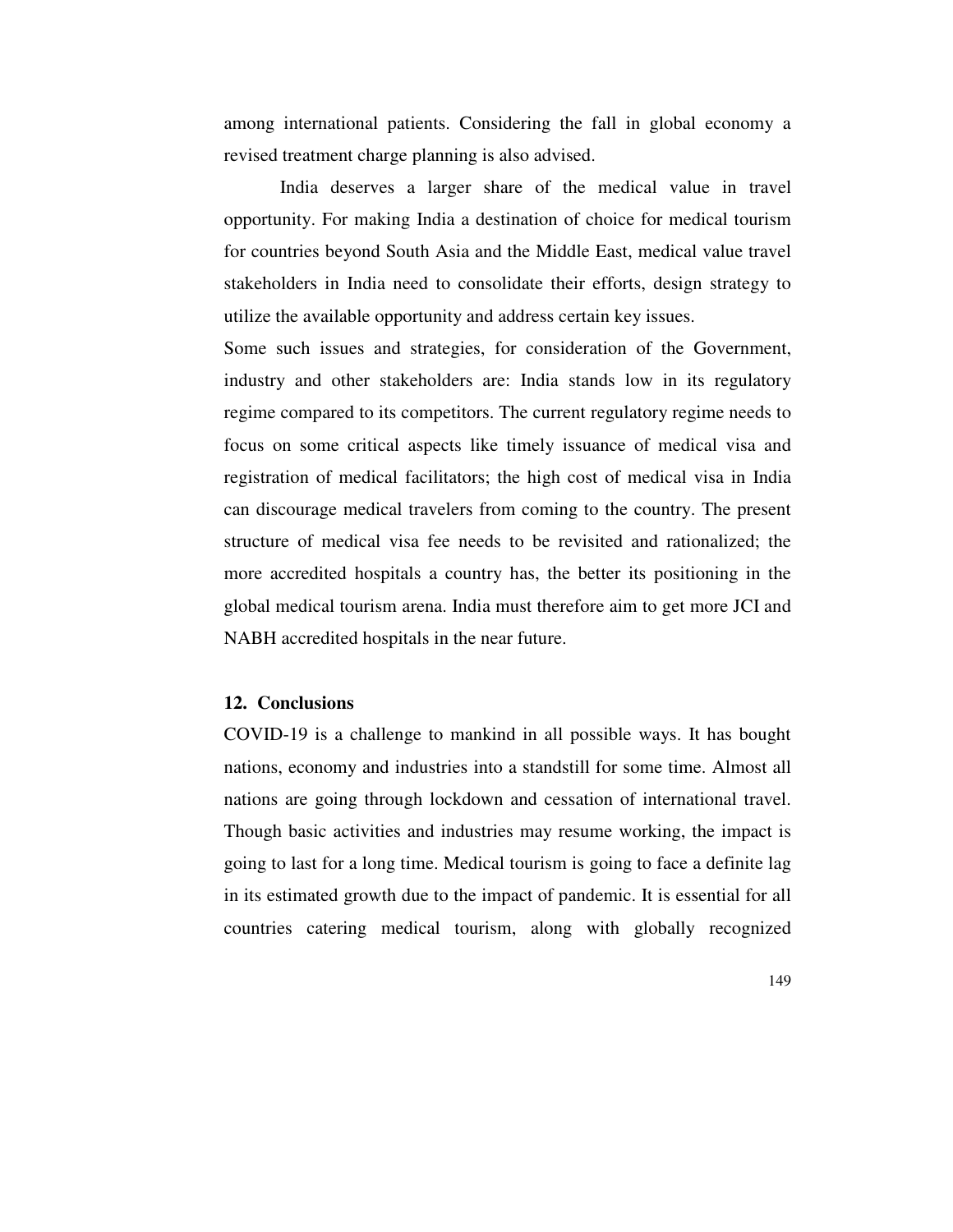hospitals and health care services to plan and act towards minimum damage and maximum recovery from the pandemic. It may need revision of medical visa rules, revision of health care standard and treatment charges.

India needs to be more 'tourist-friendly' for medical tourists coming to the country by way of ease of services at airports, faster immigration clearance for medical tourists, ambulance services at airports, proper transport infrastructure, affordable accommodation, food as per a patient's requirement, hygiene and an environment of holistic care.

India is on the right path to becoming a destination of choice for medical tourism. India today, is rightly called 'the pharmacy to the world'. In order to achieve the stated vision of being 'the provider to the world' by care at affordable cost, combined effort by all key stakeholders including the government, health & tourism industry, service providers, facilitators and regulators is the need of the hour. (V. Zutshi, 2019)

# **13. References**

- 1. Albuquerque, U. and Prasad, N., n.d. *Career In Medical Tourism*. [online] Employment News Weekly. Available at: http://employmentnews.gov.in/NewEmp/MoreContentNew.aspx?n=In DepthJobs&k=70 [Accessed 3 March 2020].
- 2. www.waginc.ca. 2017. *An Introduction To Medical Tourism*. [online] Available at: http://waginc.ca/wp-content/uploads/2017/01/wagincmedical-toursim-guide.pdf.pdf [Accessed 3 March 2020].
- 3. How to Germany. n.d. *Medical Tourism In Germany*. [online] Available at: https://www.howtogermany.com/pages/medicaltourism.html [Accessed 3 March 2020].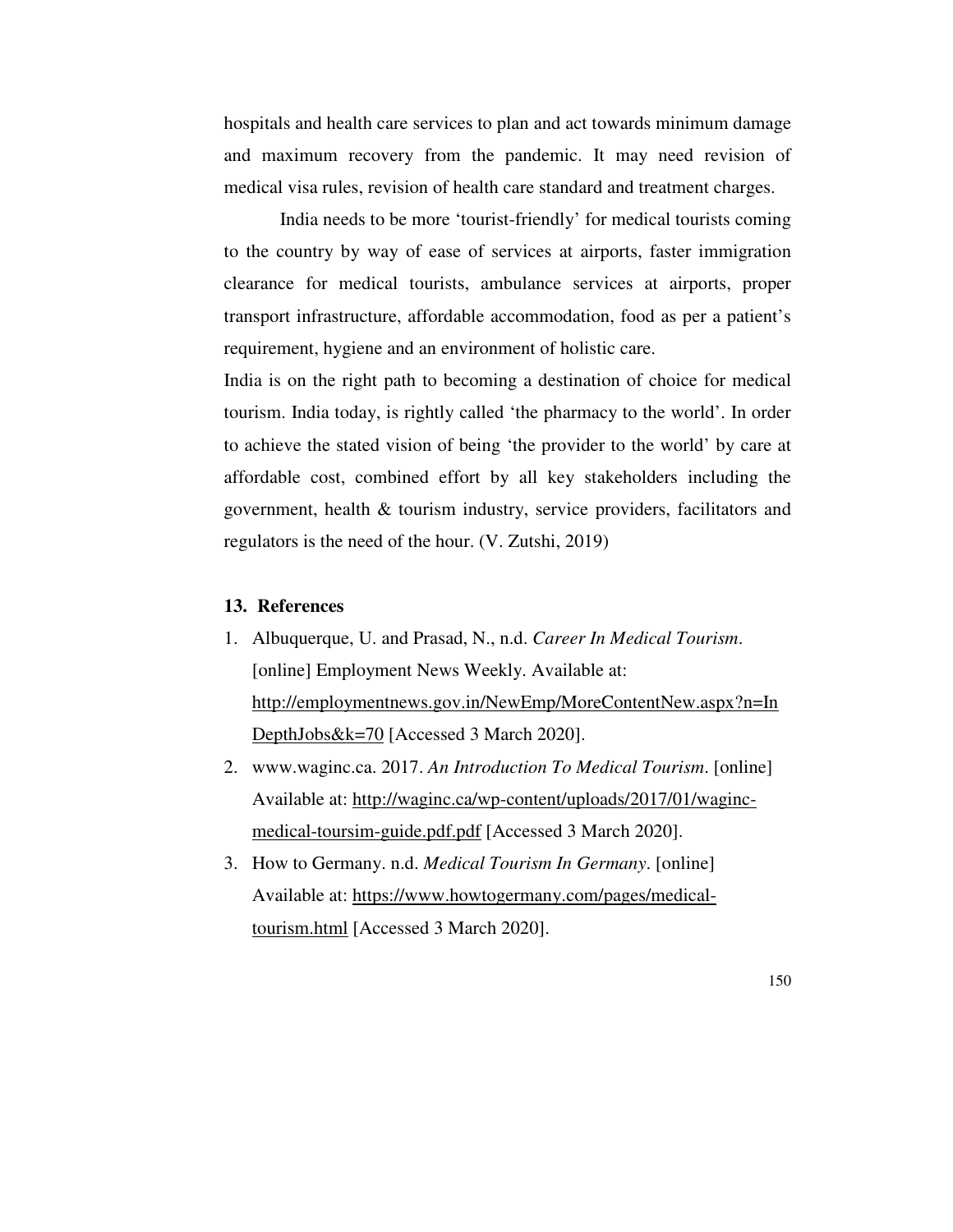- 4. N. D. *Medical Tourism- Definition, History, Types, Importance, Issues, And Challenges*. [online] Available at: https://tourismnotes.com/medical-tourism/ [Accessed 18 February 2020].
- 5. Sharma, Abhimanyu &Vishraj, Bhawna &Ahlawat, Jyoti & Mittal, Tanmay & Mittal, Meenu. (2020). Impact of COVID-19 outbreak over Medical Tourism. IOSR Journal of Dental and Medical Sciences. 19. 56-58. 10.9790/0853-1905145658.
- 6. Stephano, R., 2018. Top 10 Medical Tourism Destinations in the World. *Medical Tourism Magazine*, [online] Available at: https://www.magazine.medicaltourism.com/article/top-10-medicaltourism-destinations-world [Accessed 7 February 2020].
- 7. Stitt, V., 2017. *Top 7 Destinations For Medical Tourism In The World*. [online] Global Call Forwarding. Available at: https://www.globalcallforwarding.com/learn/top-destinations-medicaltourism-world/ [Accessed 18 April 2020].
- 8. Swot, S., 2020. *TOP 10 MEDICAL TOURISM DESTINATION IN INDIA*. [online] BEST TOPPERS. Available at: https://besttoppers.com/top-10-medical-tourism-destination-in-india/ [Accessed 20 July 2020].
- 9. VISA and Oxford Economics, 2014. *Mapping The Future Of Global Travel And Tourism*. [online] VISA. Available at: https://usa.visa.com/dam/VCOM/global/partner-withus/documents/global-travel-and-tourism-insights-by-visa.pdf [Accessed 3 March 2020].